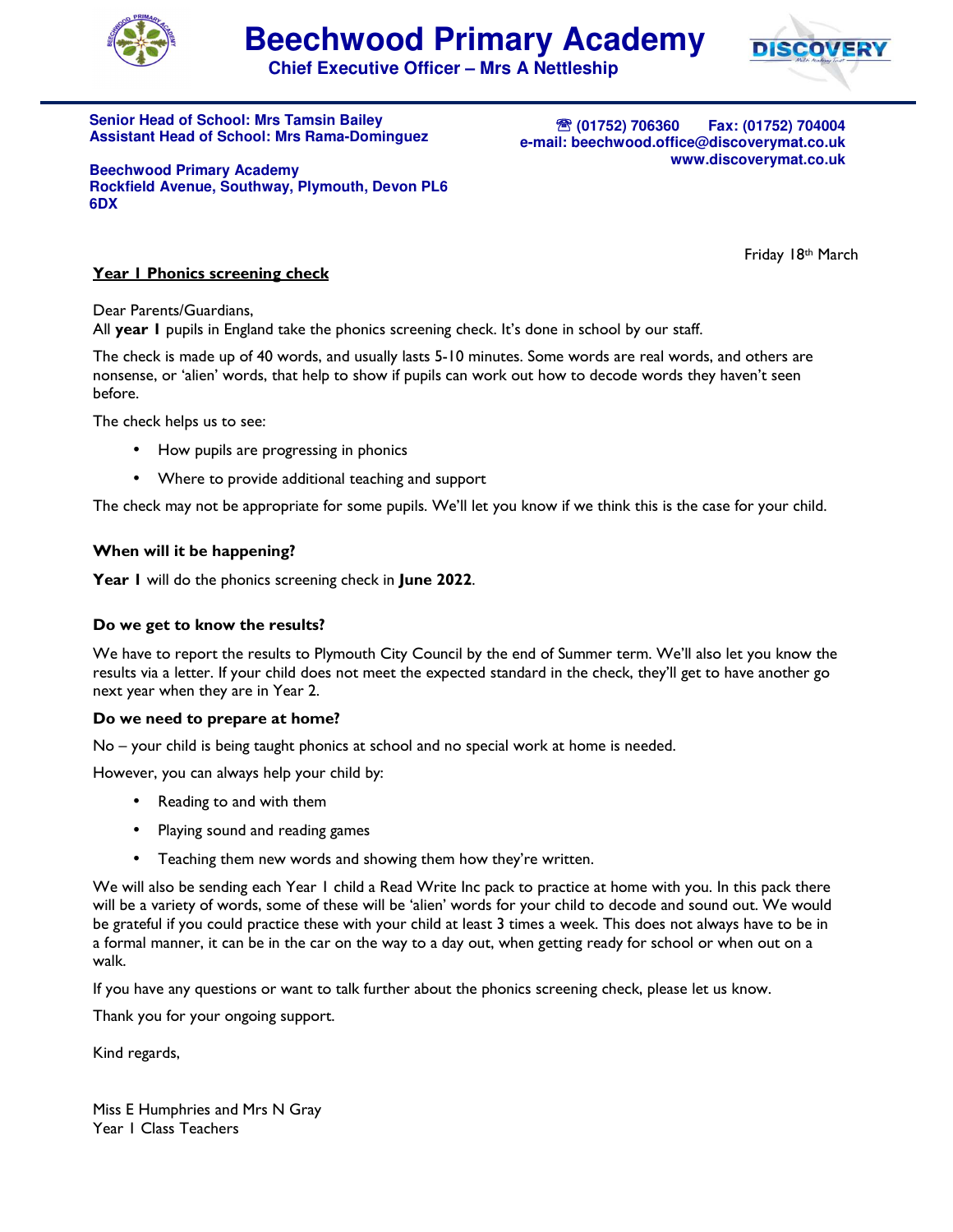



| <b>Real Words</b> |          |  |  |
|-------------------|----------|--|--|
| chain             | mixer    |  |  |
| drift             | slide    |  |  |
| pound             | queue    |  |  |
| jazz              | newt     |  |  |
| fuzzy             | clown    |  |  |
| crept             | thump    |  |  |
| fuel              | knock    |  |  |
| stroke            | author   |  |  |
| feeling           | haystack |  |  |
| shortest          | cabbage  |  |  |